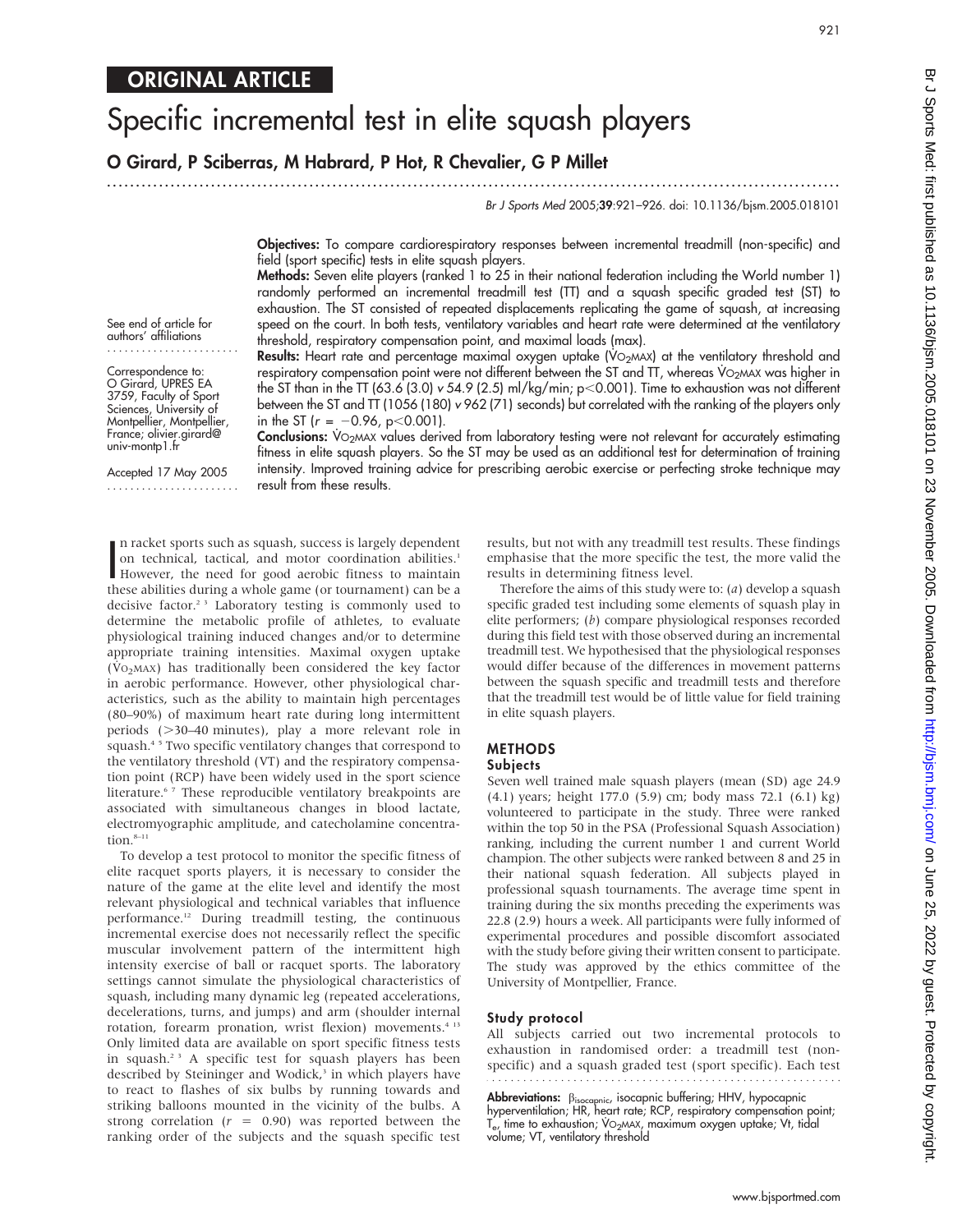

**Figure 1** Set up of the squash specific graded test (ST). The position of the central base (0) as well as forward (1 and 2), lateral (3 and 4), and backward (5 and 6) targets are indicated.

was conducted under standard environmental conditions (temperature  $\sim$ 25°C, relative humidity  $\sim$ 60%) at the same time of day. Four subjects performed two squash specific tests within one week to evaluate the reliability. This was done by calculating the relative difference and the coefficient of variation between test and retest.

#### Experimental procedures

#### Treadmill testing

The treadmill incremental test to exhaustion (TT) was performed on a motorised treadmill (S2500; Medical Development, Andrezieux, France). It consisted of an initial two minute workload of 10 km/h followed by increases of 1 km/h every two minutes (0% incline). The test ended with voluntary exhaustion of the subjects.

#### Field testing

A squash specific graded test (ST) was developed in which subjects repeated displacements that simulated the game of squash, at increasing speed on a squash court. Each intensity level (a stage) consisted of two bouts of nine shuttle runs (a sequence), performed from a central base to one of six targets located around the court, alternated with 10 seconds of active recovery (fig 1). Each stage was composed of nine displacements, including two forward, three lateral, and four backward courses, performed randomly. When the subject arrived at the target, he was instructed to mime a powerful stroke in the direction of the front wall with his racket under a 40 cm height marker fixed on the side wall, before moving back to the ''T'' after each drive. Subjects were asked to use the same running technique as in competition. A 10 second rest period was taken between each stage, and a 30 second rest between the end of stage 3 (end of warm up period) and the beginning of stage 4. The duration of the first sequence was 38 seconds; this was progressively decreased by 1.8 seconds (stages 1 to 2 and 2 to 3) and 0.9 second (stages 4 to 17). Movement velocities and directions were controlled by visual and sound feedback from a PC. Briefly, specialised software was used to simultaneously activate a tune and project a picture of a player indicating with his racquet the target to reach. These velocities and sequences of movement were calculated from data collected during official competitions (unpublished data). The test ended when the player failed to reach the target in time (a 1 m delay was permitted) or was no longer able to fulfil the criteria of the test—that is, perform strokes with acceptable technique. To avoid interruption of data collection, players were not allowed to drink during the ST.

#### Physiological measurements

During the TT (CPX/D; MedGraphics, Saint Paul, Minnesota, USA) and ST  $(K4^{b^2})$ ; Cosmed, Rome, Italy), the following gas exchange data were obtained using breath by breath gas analysers calibrated before each test using the manufacturers' recommendations:  $Vo_{2}$ , carbon dioxide production  $(\dot{V}CO_2)$ , respiratory exchange ratio  $(\dot{V}CO_2/\dot{V}O_2)$ , minute ventilation  $(\dot{V}E)$ , breathing frequency, and tidal volume. Five



**Figure 2** Determination of isocapnic buffering (p<sub>isocapnic</sub>) and hypocapnic hyperventilation (HHV) phases in one subject. Mean values of both<br>ventilatory equivalents for oxygen and carbon dioxide (VE/V0<sub>2</sub> and VE/Vc0<sub>2</sub>) respiratory compensation point;  $T_e$ , time to exhaustion.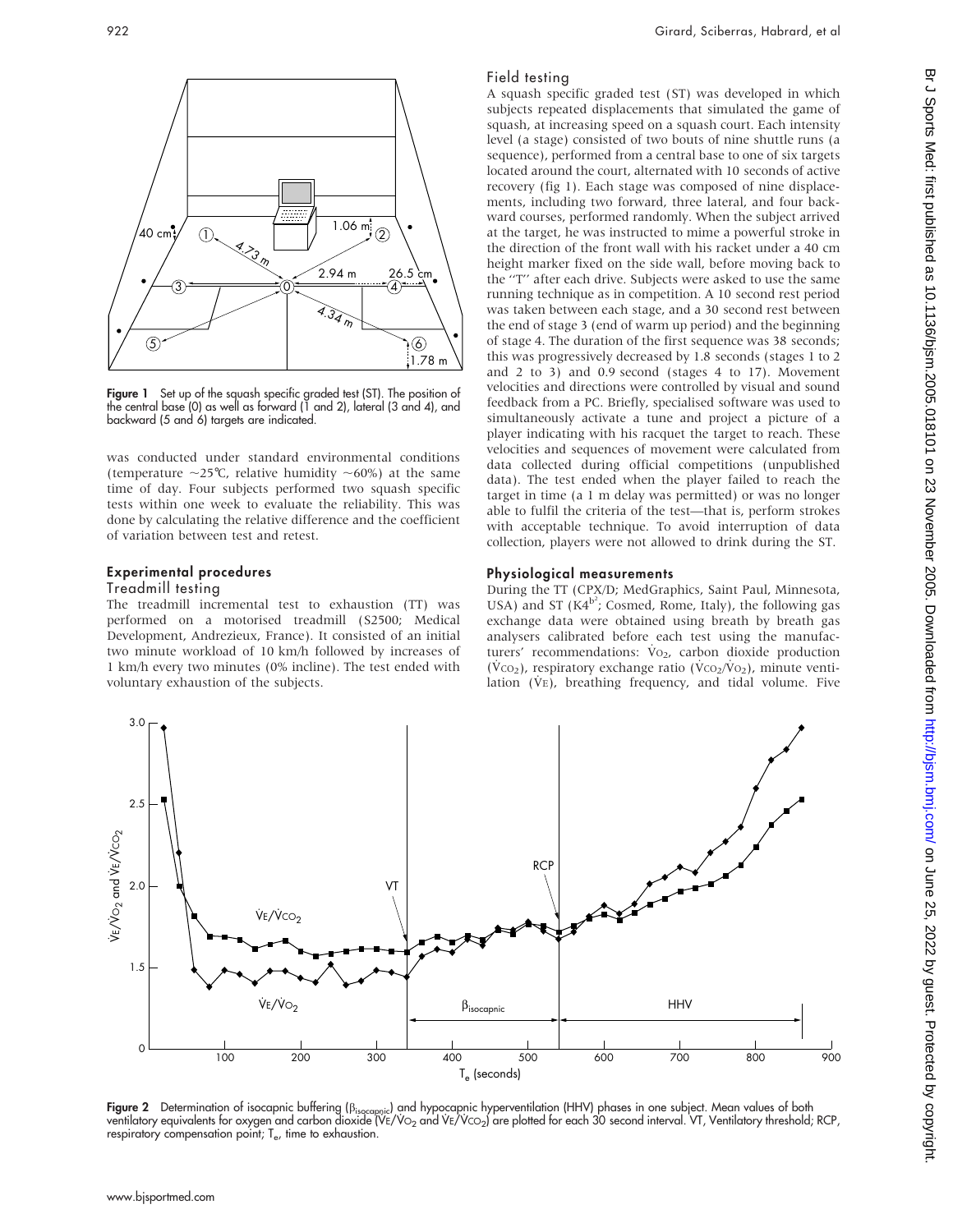| Variable                           | π           | <b>ST</b>    | p Value   |
|------------------------------------|-------------|--------------|-----------|
| $\dot{V}$ <sub>2</sub> (ml/min/kg) | 45.8(6.1)   | 53.6(2.5)    | < 0.01    |
| $VCO2$ (ml/min/kg)                 | 36.1(11.0)  | 50.1(3.3)    | < 0.01    |
| <b>RER</b>                         | 0.93(0.06)  | 0.94(0.06)   | <b>NS</b> |
| $V_E$ (litres/min)                 | 80.0(8.8)   | 86.8 (11.3)  | <b>NS</b> |
| HR (beats/min)                     | 167.8(17.5) | 170.5 (13.8) | <b>NS</b> |
| Bf (breaths/min)                   | 31.3(3.5)   | 39.3(5.1)    | < 0.05    |
| Vt (litres)                        | 2.49(0.57)  | 2.25(0.41)   | <b>NS</b> |
| <b>%VO<sub>2</sub>MAX</b>          | 83.2(8.3)   | 84.5 (5.7)   | <b>NS</b> |
| $%HR_{max}$                        | 86.0(6.3)   | 87.8(4.8)    | <b>NS</b> |

Values are mean (SD).

Vo<sub>2</sub>, Oxygen uptake; Vco<sub>2</sub>, carbon dioxide production; RER, respiratory exchange ratio; VE, minute ventilation; HR, heart rate; Bf, breathing frequency; Vt, tidal volume; VO<sub>2</sub>MAX, maximal oxygen uptake; HR<sub>max</sub>, maximal heart rate.

second heart rate (HR) values were recorded with a HR monitor with the athletes wearing a chest belt (S810; Polar, Kempele, Finland). The discrepancies between the two analysers has been shown to be non-significant, $14$  and in our laboratory the differences in  $\dot{V}_{O_2}$  values between the analysers were less than 2%.15

In both tests (TT and ST), the gas samples were averaged every 30 seconds, and the highest values for  $Vo_2$  and HR over 30 seconds were regarded as maximum oxygen uptake ( $\dot{V}$ O<sub>2</sub>MAX) and heart rate ( $HR_{max}$ ). Three criteria were used to determine maximal effort:<sup>16</sup>

- (1) A plateau or levelling off of  $\dot{V}_{O_2}$ , defined as an increase of less than 1.5 ml/kg/min despite progressive increases in exercise intensity
- (2) A final respiratory exchange ratio of 1.1 or above
- (3) A final HR above 95% of the age related maximum

Time to exhaustion  $(T_e$ , seconds) was recorded in each test.

# Determination of VT and RCP

VT was determined using the criteria of an increase in  $V_{E}/V_{O_2}$ with no increase in  $\dot{V}E/\dot{V}CO_2$  and the departure from linearity of  $V_{E}$ , whereas RCP corresponded to an increase in both  $V_{E}$ /  $\rm \dot{V}o_{2}$  and  $\rm \dot{V}E/\dot{V}co_{2}$ .<sup>17</sup> All measurements of VT and RCP were made by visual inspection of graphs of time plotted against each relevant respiratory variable measured during testing. The visual inspections were made by two experienced exercise physiologists; the results were compared and then averaged. The difference in the individual determinations of VT and RCP was  $\langle 3\% \rangle$ . Each physiological variable

corresponding to VT, RCP, and maximal load was expressed in absolute terms and relative to  $\rm{\dot{V}o_{2}}$  MAX and HR<sub>max</sub>.

## Determination of isocapnic buffering (Bisocapnic) and hypocapnic hyperventilation (HHV) phases

The  $\beta_{\text{isocapnic}}$  and HHV ranges were defined as  $\dot{V}o_2$  and HR from VT to RCP, and  $\dot{V}o_2$  and HR from RCP to the end of exercise respectively.<sup>18</sup> Figure 2 shows an example of determination of  $\beta_{\text{isocapnic}}$  and HHV range in one subject.

## Statistical analysis

Mean (SD) was calculated for all variables. Data obtained at VT, RCP, and maximal load as well as for  $\beta_{\text{isocapnic}}$  and HHV were compared between the ST and TT, using paired sample  $t$ tests. Pearson correlation coefficients were used to examine the relations between study variables.  $T_e$  during the ST and TT was correlated with the ranking of the players using Spearman rank order correlation. For all statistical analyses,  $p$ <0.05 was accepted as the level of significance.

# RESULTS

No difference was found in  $T_e$  (1085 (267)  $v$  1099 (195) seconds; coefficient of variation =  $0.9\%$ ) and HR<sub>max</sub> (192.2 (4.5) v 187.5 (6.1) beats/min; coefficient of variation  $= 1.8\%$ ) between two STs performed within one week (n = 4). In both tests, the criterion of  $Vo_2$  plateau was satisfied by all subjects. However, only 86% of subjects satisfied the respiratory exchange ratio criteria for maximal effort, and fewer (57%) attained the HR criteria in the two tests.  $T_e$  did not differ (p = 0.45) between the ST and TT (1056 (180)  $\nu$ 962 (71) seconds). At VT and RCP,  $\dot{V}$ O<sub>2</sub>,  $\dot{V}$ CO<sub>2</sub> and breathing

**Table 2** Physiological variables in elite squash players corresponding to the respiratory compensation point for the treadmill incremental test to exhaustion (TT) and squash specific graded test (ST)  $(n = 7)$ 

| Variable                           | π            | <b>ST</b>    | p Value   |
|------------------------------------|--------------|--------------|-----------|
| $\dot{V}$ <sub>2</sub> (ml/min/kg) | 50.5(4.3)    | 57.6 (3.9)   | < 0.01    |
| $V_{CO2}$ (ml/min/kg)              | 42.5 (12.8)  | 57.8(4.8)    | < 0.05    |
| <b>RER</b>                         | 0.99(0.07)   | 1.00(0.03)   | <b>NS</b> |
| $Ve$ (litres/min)                  | 97.5(9.1)    | 106.6 (13.2) | <b>NS</b> |
| HR (beats/min)                     | 179.8 (10.3) | 183.8 (10.6) | <b>NS</b> |
| Bf (breaths/min)                   | 35.9(5.7)    | 44.7 (6.7)   | < 0.05    |
| Vt (litres)                        | 2.64(0.51)   | 2.43(0.41)   | <b>NS</b> |
| %VO <sub>2</sub> MAX               | 92.0(5.6)    | 90.5(3.5)    | <b>NS</b> |
| $%HR_{max}$                        | 92.3(2.6)    | 95.2 (2.9)   | <b>NS</b> |

Values are mean (SD).

Vo<sub>2</sub>, Oxygen uptake; Vco<sub>2</sub>, carbon dioxide production; RER, respiratory exchange ratio; VE, minute ventilation; HR, heart rate; Bf, breathing frequency; Vt, tidal volume; VO2MAX, maximal oxygen uptake; HR<sub>max</sub>, maximal heart rate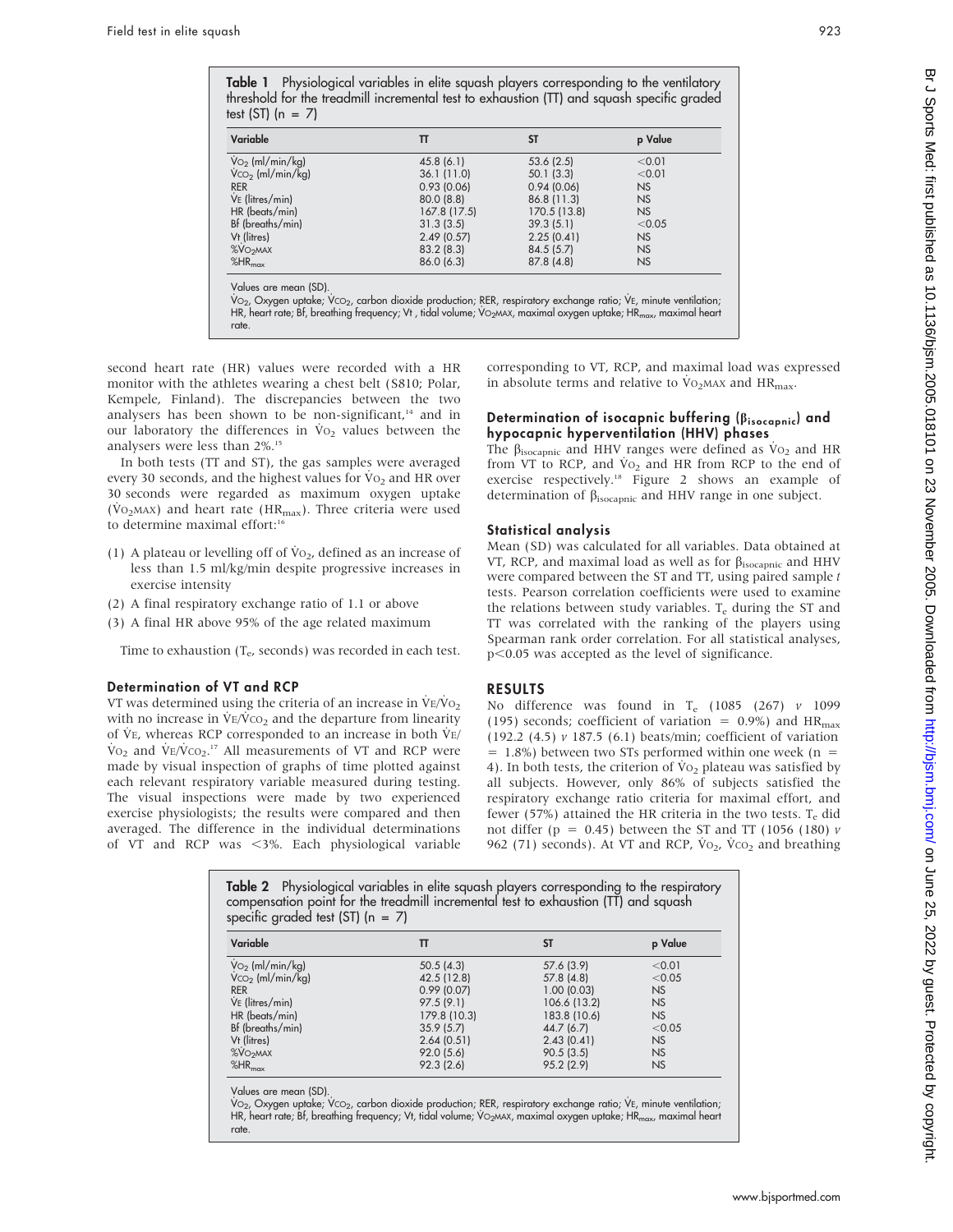| Variable                           | π            | <b>ST</b>    | p Value   |
|------------------------------------|--------------|--------------|-----------|
| $\dot{V}$ <sub>2</sub> (ml/min/kg) | 54.9(2.5)    | 63.6(3.0)    | < 0.001   |
| $VCO2$ (ml/min/kg)                 | 51.4 (15.2)  | 68.5(3.5)    | < 0.05    |
| <b>RER</b>                         | 1.10(0.05)   | 1.10(0.06)   | <b>NS</b> |
| VE (litres/min)                    | 133.9 (12.8) | 149.0 (15.2) | <b>NS</b> |
| HR (beats/min)                     | 194.8 (8.6)  | 193.0 (7.9)  | NS        |
| Bf (breaths/min)                   | 50.2(8.7)    | 59.1 (6.6)   | < 0.05    |
| Vt (litres)                        | 2.70(0.44)   | 2.72(0.30)   | <b>NS</b> |

Table 3 Physiological variables in elite squash players corresponding to the maximum work load for treadmill incremental test to exhaustion (TT) and squash specific graded test

frequency were significantly higher in the ST than the TT, whereas no difference was observed in the other variables (tables 1 and 2). It is of interest to note that HR and  $\%$ VO<sub>2</sub>MAX

HR, heart rate; Bf, breathing frequency; Vt, tidal volume.

at VT and RCP were not different between the ST and TT.



Figure 3 Oxygen uptake (Vo<sub>2</sub>, A), minute ventilation (VE, B), and heart rate (HR, C), during the squash specific graded test in one subject. Mean values of both physiological variables are plotted for each 30 second interval.

Again,  $\dot{V}o_2$ ,  $\dot{V}co_2$  and breathing frequency measured at maximal loads were significantly higher in the ST than in the TT (table 3). Figure 3 shows  $\dot{V}o_2$ ,  $\dot{V}E$ , and HR during the ST in one subject. The competition ranking of the players correlated with T<sub>e</sub> in the ST ( $r = -0.96$ , p $\leq 0.001$ ) (fig 4), but not in the TT. Mean values of  $V_{{}^{0}2}$  (4.7 (3.4) and 3.2 (4.9)  $\nu$  4.4 (2.8) and 6.0 (2.2) ml/min/kg) and HR (12.0 (8.2) and 13.7 (5.4)  $\nu$  15.0 (4.5) and 9.2 (5) beats/min) for  $\beta_{\rm isocapnic}$  and HHV phases did not differ between the TT and ST respectively.

### **DISCUSSION**

The incremental field test (ST) allowed high maximal  $\dot{V}$ <sub>O2</sub> values to be reached in elite squash players. It appears to be an efficient method for assessing squash performance as it is very specific—that is, it closely replicates movements characteristic of squash—and shows strong correlation with player ranking. However, the TT results (HR and  $\%$ V<sub>O2MAX</sub>) were similar at submaximal intensities (VT and RCP). So the TT appears to be valid for prescribing HR training intensity zones for ''on court'' squash training.

In ball and racquet sports such as squash, exercise testing on the treadmill—that is, running—is not specific for the muscles involved and is therefore not adequate for evaluating the specific demands of the sport.<sup>2 3</sup> Steininger and Wodick<sup>3</sup> were the first to report a positive correlation ( $r = 0.90$ ;  $p<0.05$ ) between performance during a specific squash test and ranking of the players. Therefore we designed a squash specific graded test that included technical characteristics (performed on a squash court; similar displacement technique to competition; uncertain direction of motion; simulation of ball hitting) and compared the cardiorespiratory responses with those obtained in an incremental treadmill test.

## Maximal loads

In both tests, the criteria of  $\dot{V}_{O2}$  plateau, respiratory exchange ratio, and  $HR_{\text{max}}$  were satisfied by all subjects. Therefore the



Figure 4 Relation between the ranking order of each player (1 to 7 in the 2004 international ranking) and the time to exhaustion (T<sub>e</sub>, seconds) during the squash specific graded test.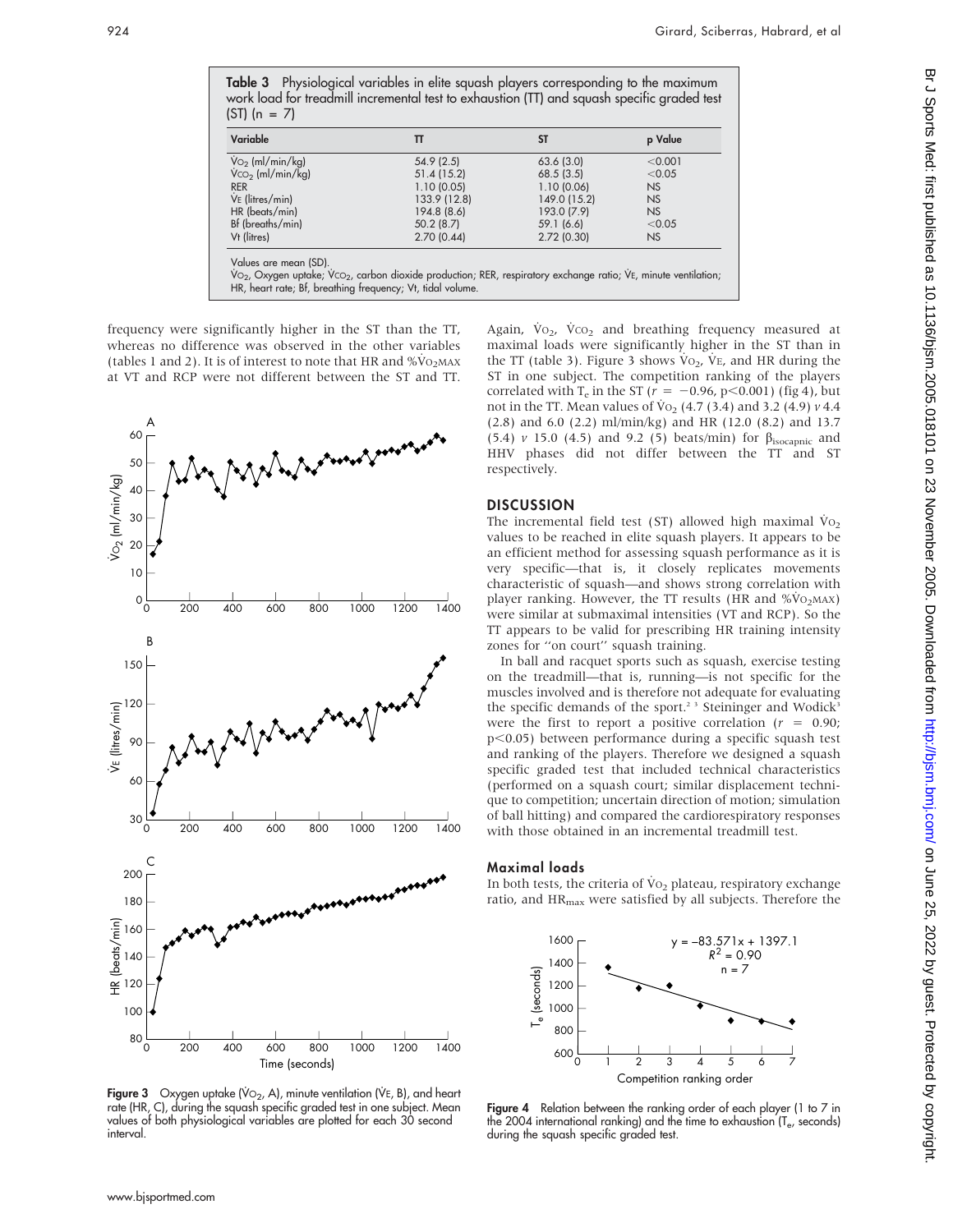# What is already known on this topic

- $\bullet$  Incremental treadmill tests are commonly used to determine exercise performance of squash players and the appropriate training intensity to elicit the optimal aerobic and anaerobic capacity
- However, laboratory settings on any ergometer cannot simulate the intermittent pattern of the movements of squash; thus ''on court'' endurance fitness testing is needed

low frequency of the ''plateau phenomenon'' in highly skilled athletes could not explain the differences in VO<sub>2</sub>MAX.<sup>16</sup> It is important to note the  $\overline{V_{O_2MAX}}$  values determined from the ST. They confirm that high aerobic power is needed for top level competition in squash. This is in agreement with previous findings.<sup>2 19</sup> The sport specific nature of the ST—that is, motivation, displacement in all directions including changeovers, upper arm involvement with racquet holding and simulation of ball hitting actions—may explain the differences observed between the tests. A possible explanation could be the respective muscle masses involved in the specific (ST) and non-specific (TT) tests. As suggested by Steininger and Wodick,<sup>3</sup> one can assume that greater muscle mass is used in the ST because the subjects have to use their upper limbs for racquet holding and simulation of ball hitting. Therefore muscles of the torso and arms were probably recruited at a higher rate than during the TT and may have increased  $\dot{V}$ <sub>2</sub> in the ST. The higher values reached in the ST may also be the result of greater motivation when players have to hit a ball.

#### VT and RCP

To evaluate the physiological differences at submaximal intensities between the two tests, VT and RCP were used as reference variables. The validity and reliability of the method used to identify VT and RCP (visual inspection of the breakpoint in the ventilatory equivalents for  $\dot{V}_{O_2}$  and  $\dot{V}_{CO_2}$ ) have been confirmed by comparison with computerised methods.20 In addition, the differences between the results of the two researchers were small  $(\sim3\%)$ . One may therefore argue that VT and RCP have been identified in an appropriate way. Another way of confirming the RCP breakpoint would be to determine the maximal lactate steady state, as shown in badminton by Wonisch et al.<sup>21</sup> However, it has been reported that blood lactate alone is not adequate for appropriate interpretation of the energy demands in intermittent sports.<sup>22</sup>

In this study, the values of VT and RCP were higher than those previously reported in physically active subjects (42– 77% and 74–88% of the  $\overline{V}$ <sub>2</sub>MAX for VT and RCP respectively).20 21 These discrepancies are mainly explained by the high performance level of the present subjects. Billat<sup>23</sup> postulated that highly trained subjects are capable of maintaining the oxidative pathway without lactate accumulation to more than 90% of their  $\dot{V}O_2$  MAX. The high values of VT and RCP and the corresponding reduction in the HHV range confirm that one of the most significant characteristics of professional squash players is their capacity to perform at high workloads (74% of  $Vo<sub>2</sub>$  MAX) during competition.<sup>5</sup> This can be interpreted as a great ability to work at high intensity before acid accumulation occurs in the blood. One could argue that intense training sessions involving anaerobic metabolism performed by elite squash players $24$  improve the buffering capacity leading to a shift in RCP.

We hypothesised that the physiological responses would differ between the squash and treadmill tests because of the

# What this study adds

- A specific fitness test for squash players reflecting the physiological and technical demands of the sport is presented
- $\bullet$  The benefits of this test are considerable, as it can be used to prescribe physiological training intensity zones for ''on court'' squash training and is an efficient protocol for assessing performance level

differences in movement patterns between running (continuous) and playing squash (start and stop). We also hypothesised that these differences would be very large in these elite subjects, for whom specific training represents a major part of their programme. However, the values of variables related to VT and RCP as well as  $\beta_{\rm isocapnic}$  and HHV phases were similar between the TT and ST. The fact that both VT and RCP were expressed at the same relative intensity (% $\dot{V}$ O<sub>2</sub>MAX) and corresponded to the same HR is of great interest for coaches. Thus the intensity zones  $(*VT*; *VT*$  $\langle$  RCP;  $\rangle$ RCP) defined by HR values measured on the treadmill are probably valid for ''on court'' squash training.

#### Training applications

Training regimens have to be designed on the basis of physiological data recorded during competition. A large part of an effective training regimen for the competitive squash player will therefore take place on the court involving activities of real match play.<sup>5</sup> It has been estimated that a good male player makes up to 22 strokes a minute,<sup>24</sup> which compares with the final stages of the ST. In this context, one may argue that the ST places a specific demand on the player and would therefore be an appropriate test to be included in a training routine. The intermittent characteristic of the ST also appears to be a strong point. In 20 professional soccer players, individual results in intermittent and continuous testing protocols were compared with actual soccer performance.<sup>21</sup> The authors reported that only the intermittent test results correlated  $(r = 0.83)$  with match performance—that is, distance covered. In squash, Sharp<sup>24</sup> described the practice of ''shadow training'' in which a player has to follow an imaginary opponent around the court. Several work periods (30–60 seconds) and work to rest ratios (0.5–2) were used that produced blood lactate concentrations similar to competition values. As  $\dot{V}_{O_2}$  and HR are known to be less variable than blood lactate for monitoring fitness changes,<sup>26</sup> the present study shows that HR values at VT, RCP, and  $\dot{V}_{\text{O}_2}$ MAX, which did not differ in the treadmill and on court graded tests, can be used to define HR training intensity zones.

#### **CONCLUSIONS**

In summary, this incremental field test allowed high maximal values to be reached in elite squash players. Time to exhaustion correlated strongly with the ranking of the players. Therefore this test seems to be an efficient and very specific (close to the characteristics of squash competition) protocol for assessing performance level. However, incremental treadmill test results (HR and  $\%$ VO<sub>2</sub>MAX) were similar at submaximal intensities. Therefore the latter seem to be valid for prescribing HR intensity zones for ''on court'' squash training. To conclude, field and laboratory tests appear to be complementary and of different use in monitoring fitness changes in elite squash players.